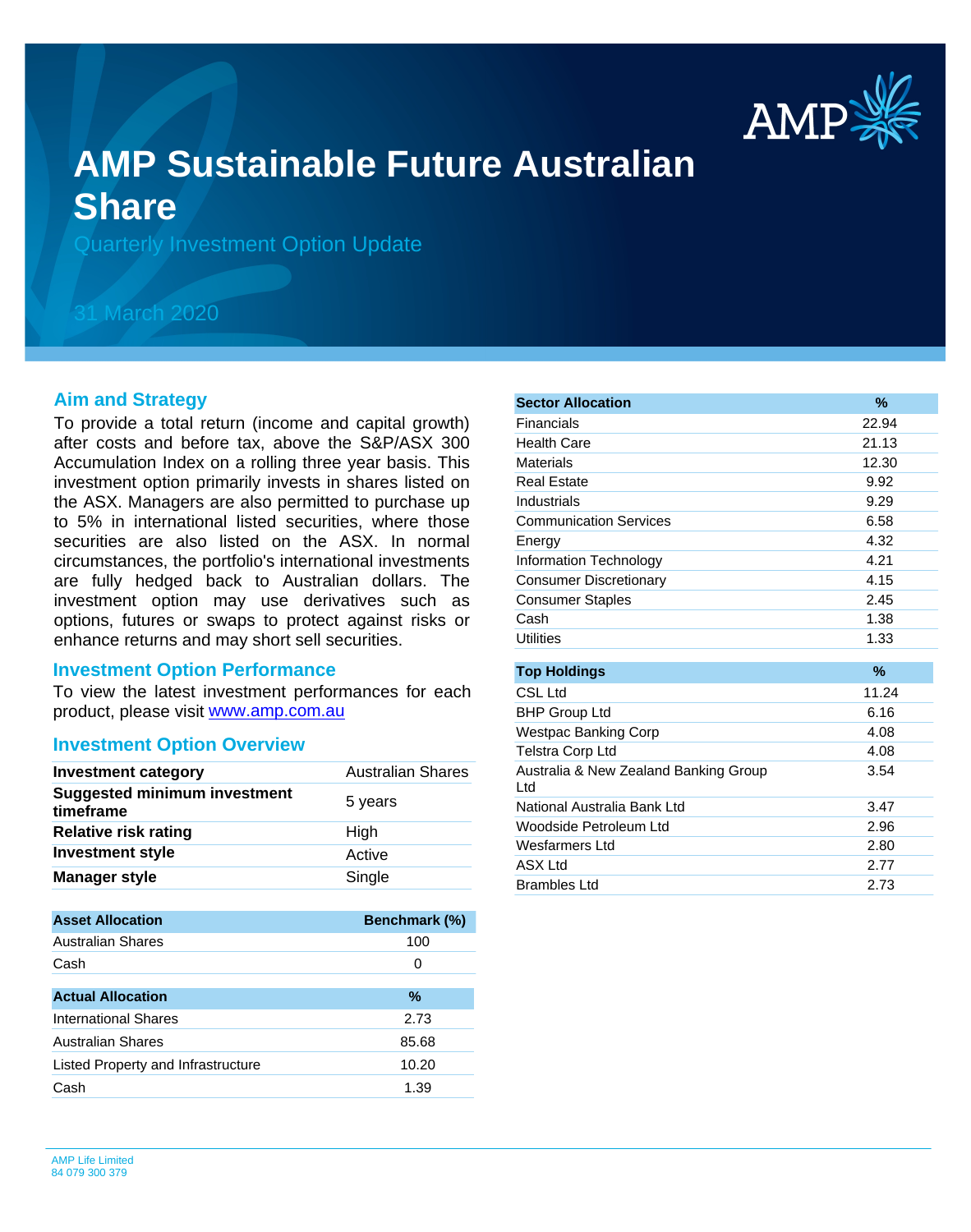## **Fund Performance**

The Fund outperformed the benchmark for the March quarter. This was driven primarily by an overweight exposure to healthcare, which outperformed over the quarter. The Fund's underweight exposure to consumer staples meanwhile detracted from performance.

The largest positive stock-level contributions for the quarter were from overweight positions in CSL and ASX Limited. The exclusion of Origin Energy and Aristocrat also added to relative performance. Detractors to relative performance for the period included our exclusion of Woolworths and Commonwealth Bank. Overweight positions in Woodside Petroleum and Stockland Group also detracted from the Fund's relative performance.

The portfolio's bias towards better performing ESG companies will continue to drive strategic tilts towards listed property and health care. The Fund is currently overweight communication services. It also has a structural underweight or nil-exposure to segments of the market leveraged to negative social impacts. Gaming and segments within the food and beverage sector fall in this category given their exposure to gambling, tobacco and alcohol. While the Fund is overweight listed property, it is underweight other interest rate-sensitive sectors such as infrastructure and utilities (through underweighting the major greenhouse-emitting utilities).

The portfolio also remains underweight gold and the materials sector, due to generally poor ESG characteristics. An exception to this is some exposure to large diversified miners with proven and demonstrable track records of appropriately managing ESG and sustainability risks.

## **Portfolio Positioning**

The Fund has long held overweight positions in two respiratory care focussed companies, ResMed and Fisher & Paykel Healthcare. ResMed has stated that their current focus is to maximise the availability of their ventilators and other respiratory devices for those patients with greatest need. Many of their ventilators and bilevel respiratory devices are cloud-connected, which enables physicians and other medical specialists to monitor their patients remotely. More than 100 of their employees in Malaysia have voluntarily relocated to be near the Singapore manufacturing plant to ensure production of as many ventilators and ventilation masks as possible. While Fisher & Paykel Healthcare does not manufacture mechanical ventilators, they produce other respiratory support and humidification products, which are also being used to treat COVID-19 patients. They have been designated an essential service by the New Zealand Government and have ramped up their manufacturing output to focus on meeting the increased global demand for their products.

## **Environmental Social Governance**

The first quarter of 2020 was dominated by the unfolding COVID-19 crisis and the world of ESG and sustainable investing was not excluded.

The current Covid-19 pandemic undoubtedly poses a serious threat to our health, society, economy and investments. It provides a stark reminder of the fragility of our interconnected global economic model, the fact that "black swan" social and environmental events can impact us all swiftly and significantly, and that assessing business resilience to such potential stresses is an integral long-term investment consideration.

The sustainable investment field has invariably needed to be nimble in its focus and adaptable to new developments and circumstances throughout time. In assessing the fallout of the pandemic and what it means from a sustainable investment and corporate engagement standpoint, we believe it strengthens the case for a robust approach to ESG analysis of intangible value drivers in evaluating long term company sustainability. However, there is a necessary and pragmatic balance to strike between short-term versus long-term investment considerations, and engagement activity and topics must be re-prioritised to allow for crisis management in the immediate term.

In order to balance the interests of shareholders and other stakeholders, corporate responses in the short-term must focus on ensuring the societal and economic damage from the pandemic is temporary rather than permanent – to mitigate volatility without jeopardising their own survival. Yet, as stewards of our clients' capital, we believe long-term systemic ESG-related issues – while not front of mind for many presently – remain of critical importance and will inevitably resurface once this tumultuous period has passed.

Rather than ESG being simply a "nice-to-have", the Covid-19 crisis has served to highlight that the consideration of material non-financial factors is increasingly integral to assessing long-term business resilience in the 21<sup>st</sup> century. The pandemic provides an opportunity to stop and reflect on the new paradigm we are facing into, and the fact that our economic model is unavoidably linked to the way in which we interact with these factors. Through our engagement activities we aim to support and guide our investee companies on this journey, for the long-term benefit of our clients.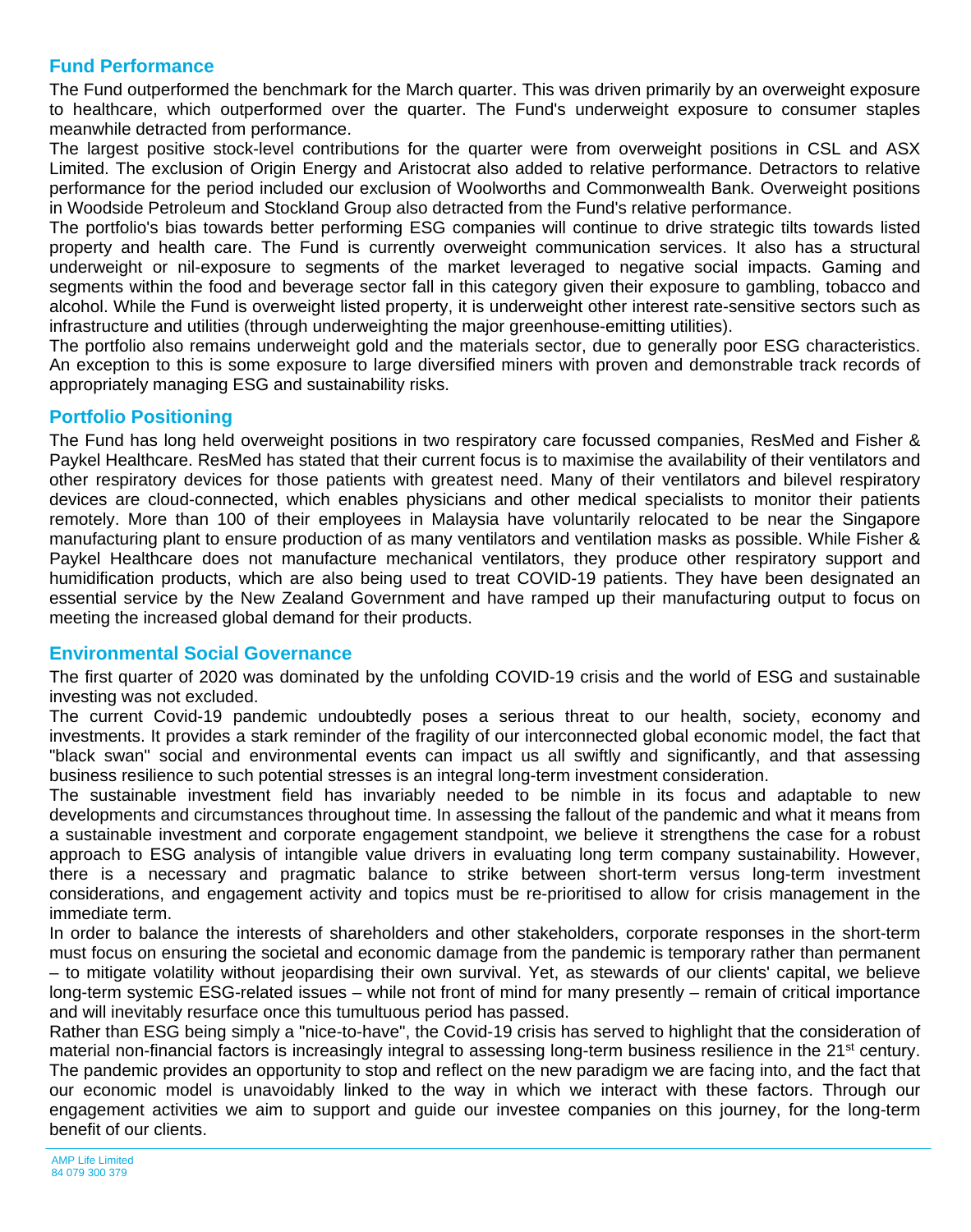## **Market Review**

Australian shares were hit heavily by the COVID-19 crisis in the March quarter, falling by 23.1%, as measured by the S&P/ASX200 index on a total return basis. This was despite a strong performance in January which led to record highs being touched early in the quarter, before fears grew around the COVID-19 virus and the likely sharp economic downturn it has caused. This resulted in large amounts of indiscriminate panic-selling, particularly during mid-to-late quarter. While the virus and its associated lockdowns are causing a significant and sharp effect on earnings, it is still the general (and a mostly logical) consensus that this will be temporary in nature, although the timeframe is hard to accurately forecast. Nonetheless, some areas of apparent good value emerged from the broad sell-down, albeit many companies withdrew their forward guidance given a lack of earnings visibility and flagged that dividends may be impacted. Positive for shares, the Australian government announced an enormous amount of targeted fiscal stimulus, totalling around A\$200 billion or 10% of GDP, which is nearly double that of the stimulus injected during the Global Financial Crisis. The RBA also cut the official cash rate to 0.25% and announced low-cost funding for banks, at 0.25% for three years.

### **Outlook**

Australian shares will likely remain to be strongly influenced by global markets, as the impact of the COVID-19 virus plays out. Australia's economic growth is likely to sharply fall, though similar to its international peers, this is likely to be temporary and bounce back at some stage. Valuations now appear significantly cheaper after the recent virus-related falls and relative to low bond yields, though given the lack of earnings visibility over the shorter term, a degree of caution is appropriate. Highly supportive Australian monetary and fiscal policy should also aid markets over the medium term.